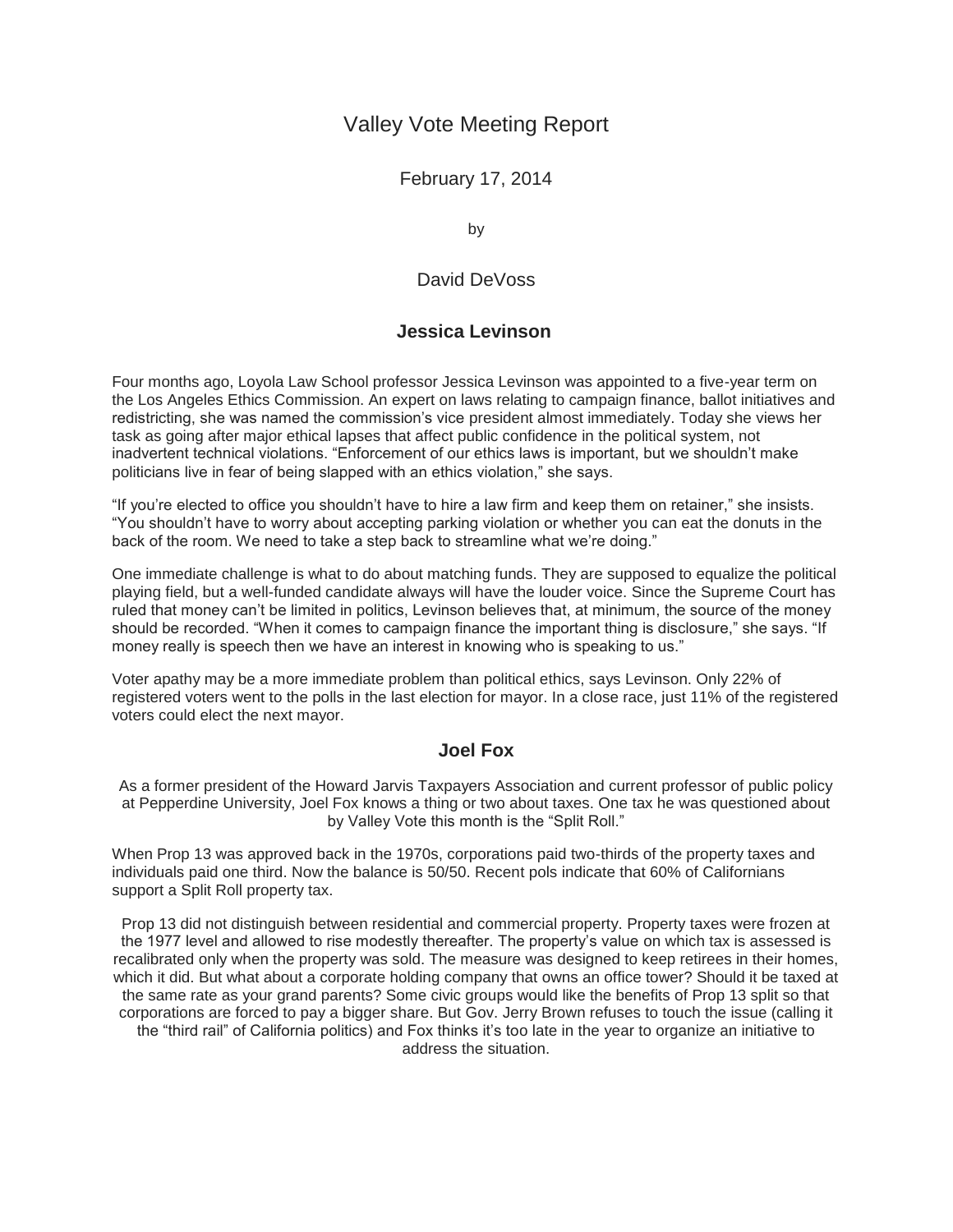"2016 is a more realistic date for an adjustment," says Fox. "Split Roll has the endorsement of 51 organizations, most of then in Northern California, plus the city of Santa Monica. In a Presidential election turnout goes up. This favors Democrats, who tend to support Split Roll.

Fox observed that California supported Gov. Jerry Brown's Prop 30, which increased tax rates on higher income earners. Split Roll draws on the same logic. But it is different in that it also affects small businesses. "Small businesses in an office tower often are responsible for property tax increases," says Fox, who notes that Occidental Petroleum and Charles Schwab both recently announced plans to move a large percentage of their workforce out of state

The problem, says Fox, is that Californians want increased services from a limited budget. "California's four largest areas of spending are K-12, higher education, health and welfare and prisons. Prisons ranks fourth. PK-12 gets 40% of the budget. Do Californians want to raise more money for K-12? 80% say yes. Sixty-six percent want increased spending for for health and welfare. Seventy-five percent want to send more on higher education. Twenty-three percent want more resources devoted to prisons. But 60% of Californians want a spending limit, too. How can you spend more on everything and then have a spending limit?

### **Unedited Executive Board Reports**

#### **Regional Airport Report – Denny Schneider**

Burbank Bob Hope Airport hasn't increased passenger numbers lately, but it is introducing several improvements, which will put it in a good future position. Not only are they increasing and building new, improved terminal flow, but they are also improving transportation access with a metro link stop adjacent to the airport along with improved parking and van/bus/taxi access. Los Angeles World Airport, LAWA, can't be accused of the same. There has been NO movement to resolve getting a train into LAX, nor anything to get the people mover system designed nor planning the Consolidated Rental Car System. Local vehicle traffic flow is equally stagnant.

LAWA reported another month of increased concentration of passenger traffic at LAX with a corresponding reduction at the other LAWA owned commercial airport, Ontario. LAWA is no longer even pretending they have a plan for commercial air service in Palmdale.

LAWA continues to be an employment program for lawyers. If you enjoy legal drama, watch the lawsuits against L.A. City and LAWA by the Inland Empire in an attempt to regain control over their local airport. Ontario airport has LOST passenger traffic over the past thirty years since LA took it over. Inland Empire officials are blaming LAWA for severely hurting their local economics. There was a several month hiatus in hostilities agreed to Ontario and approved by the presiding judge so that an agreement could be hammered out. But LA didn't even bother to call a meeting as promised. That case is now going "full speed ahead." I fear that this suit could cost LA pallets of money when it loses in court.

Several suits related to California Environmental Quality Act (CEQA) lawsuits are on-going to address the ill advised, poorly planned and inadequately analyzed LAX runway expansions. This case is now scheduled to be heard in September. Talk about yet another big waste of money! When this suit is lost LAX will be unable to finish the appropriate fixes in a timely manor because it will have to redo all of the environmental reviews it was supposed to have done over the past eight years.

Then there's dozens of suits over the new Tom Bradley International Terminal by subcontractors who have not been paid for work and/or upgrade work. There are also suits over the defective runway of the South Airfield Improvement from about six years ago, which already needs major repairs. If that isn't enough work for the lawyers, there's been a parade of lawsuits over airline leases, disputed concession contracts, and labor contracts not enforced.

#### **Consequences of Correcting Loopholes – Vic Viereck**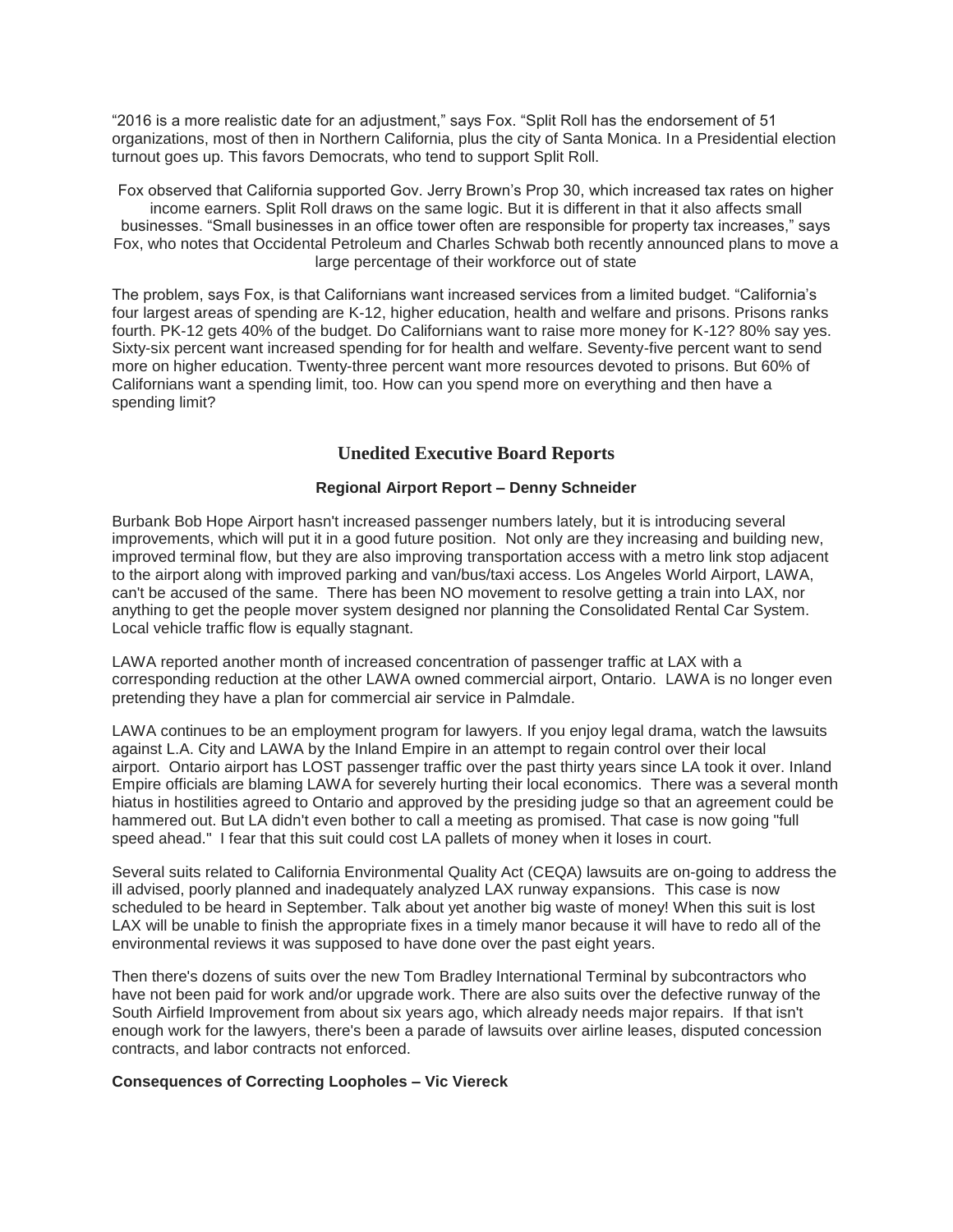In order to generate more tax revenue, some people are trying to weaken Proposition 13. They claim that some abuse results from loopholes in the proposition. The number of loopholes appears to be nominal and difficult to take advantage of. The primary attack has been to achieve split role property taxation, increasing the assessed value of commercial property. Although over time trading of stock on the stock market can result in the change of corporate ownership of over 50% of a company, keeping track of corporate ownership, and reacting to it would be extremely difficult.

But through whatever means split roll would be achieved, the consequences would be damaging to the economy. Businesses would have to increase prices of products and services, reduce employment, go into new locations, or close their business. Customers stuck paying higher prices would have less in funds to pay for other needs. Since the state does not benefit from property tax, the state budget would suffer from less revenue from income tax and sales tax.

#### **Pandora's Promise, Joe Vitti**

Pandora's Promise was a two-hour CNN report by filmmaker Robert Stone. He profiles energy experts and leading environmentalists who opposed nuclear energy but today embrace it. The last speaker introduced on Pandora's Promise was Charles Till from Argonne National Laboratory. He, along with hundreds of scientists and engineers, developed the *Integral Fast Reactor* (IFR). This is the primary subject of this report.

Argonne National Laboratory is located in a southwest suburb of Chicago. Nuclear development for peaceful purposes began at Argonne in the mid 40's. The world's first reactor, Chicago Pile -1, went critical on Dec.2, 1942 at Stagg field located at the University of Chicago. The IFR was developed at Argonne from 1984 to 1994. Although most of the development had been completed the newly elected President Clinton canceled the IFR program in1994. (This is a counter position to the Obama administration that has supported 5 new nuclear reactors under construction in the U.S. today at three different sites.

The IFR has many advanced features compared to the 100 reactors in operation in the U.S. today. Mr. Till focused his comments on the unique safety advantages of the IFR during the program. He pointed out the lack of ability to "*cool the reactor core"* is the cause of many serious nuclear reactor accidents. However, the inherent characteristics of the IFR are able to bring the reactor to a stop before any damage for a number of very severe accidents when the reactor shutdown systems fail to act. Mr. Till demonstrates the passive safety effectiveness of the IFR in two landmark tests conducted with the EBR II in April of 1986. The two major accidents of 1) unprotected loss of flow, and 2) unprotected loss of heat sink, were initiated for each "accident" with the reactor at full power. In each case both were handled safely as Mr. Till reports in the broadcast. Reactor coolant temperatures did rise initially but within a few minutes the power was reduced to normal mode in both of the imposed accident conditions.

The Doppler effect on reactivity, the choice of sodium as the reactor coolant and the characteristics of metal fuel all contribute to the safe behavior of the reactor. Sodium has a very high boiling temperature (881-C) and excellent thermal conductivity so heat flows into it away from the fuel. Metal fuel also has high thermal conductivity and melting point.

Till concluded his remarks with a brief reference to other reactor designs, including smaller modular reactors, under study by the Department of Energy

#### **Bart Reed, Executive Director of The Transit Coalition**